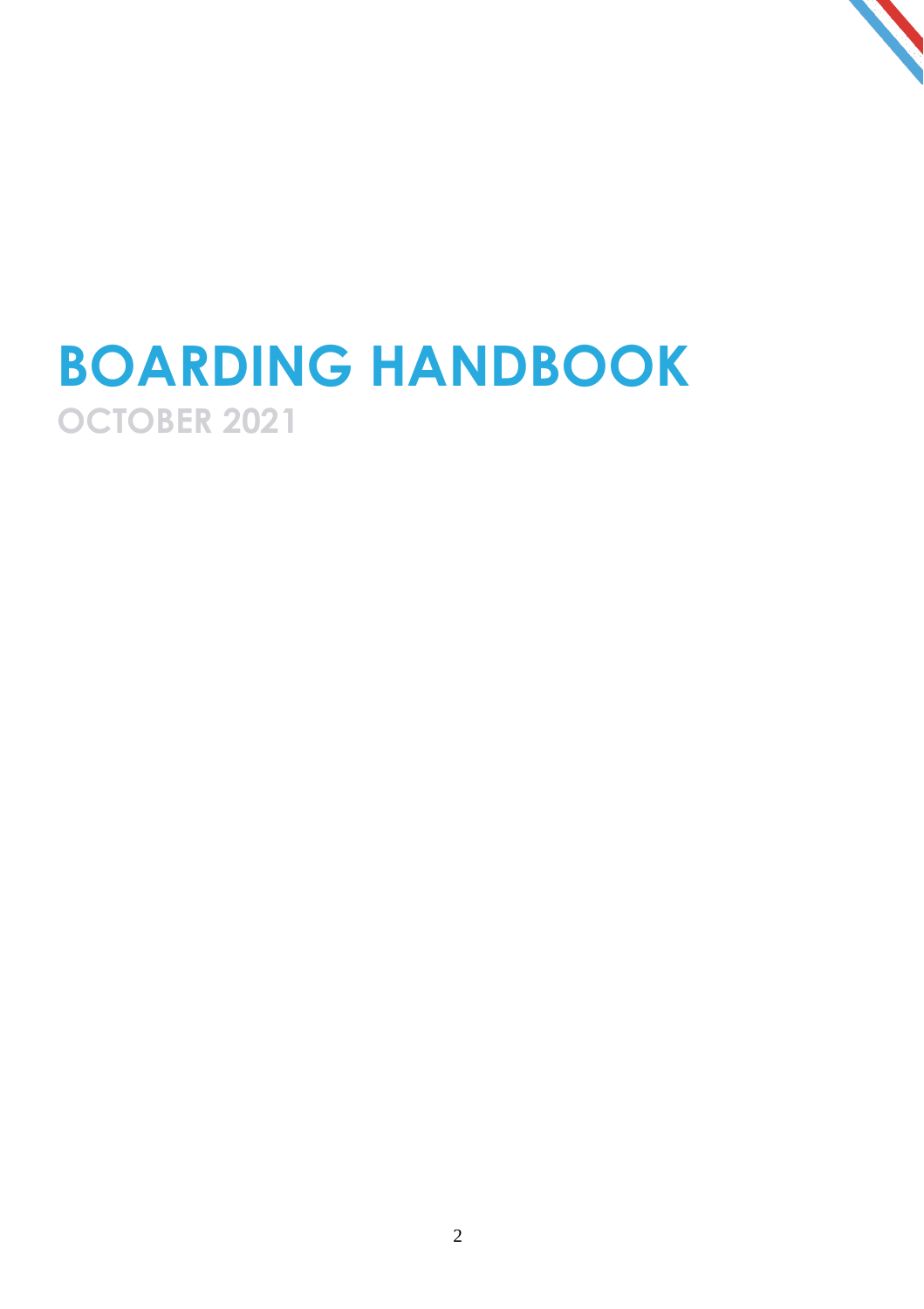### **BOARDING HANDBOOK OCTOBER 2021**

#### **Contents:**

- 1. Boarding at Polwhele House
- 2. Statement of Boarding Principles
- 3. Boarders' Daily Routine
- 4. Staff Duty Rota
- 5. Code Behaviour for Boarders
- 6. Pupil Access to Risk Areas
- 7. Supplementary Uniform List and General Notes
- 8. Boarders' Medical notes
- 9. Storage and Handing out of Prescribed Medicines
- 10. Medical Record for Boarders and Form of Authority for Head
- 11. Boarder Induction
- 12. Pastoral Care and Wellbeing
- 13. Contact with parents/carers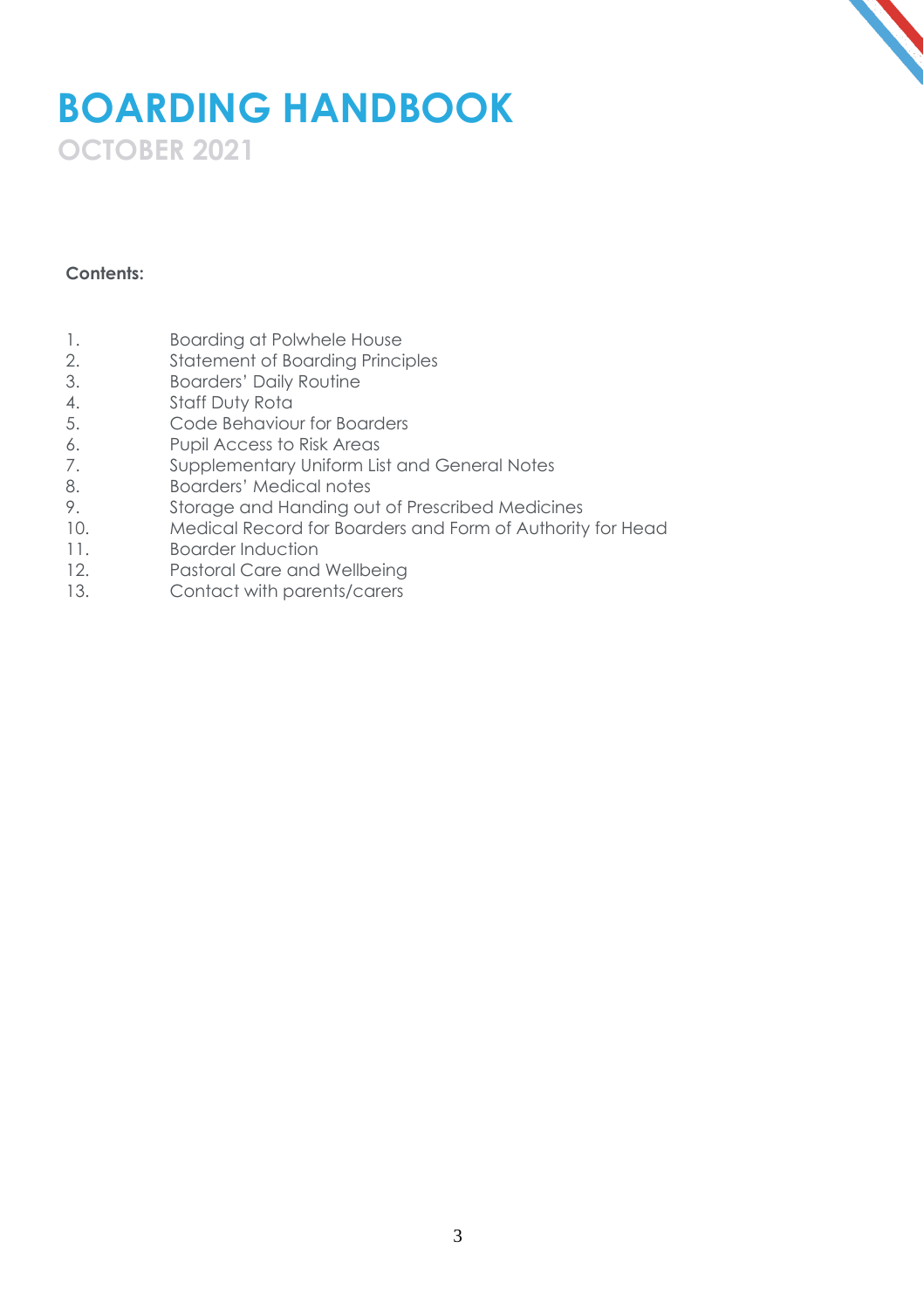#### **1. BOARDING AT POLWHELE HOUSE**

In boarding we aim to:

- Develop the whole person
- Develop a desire for trust and a respect for others
- Produce an open and trusting ethos in which each boarder feels able to approach any other member of the community (staff or pupil), confident in the knowledge that he or she will be treated and respected as an individual.
- Create an atmosphere of tolerance, openness and trust in which teasing, harassment and bullying would find great difficulty in developing.
- Provide suitable conditions for boarders to feel able to turn to members of staff to share the good things in their lives, as well as seeking advice, counselling and support during times of difficulty.
- Provide the conditions for boarders to develop their intellectual talents through well structured and supervised evening prep conditions, in an atmosphere which values effort.
- Provide a range of activities, hobbies and opportunities that will assist in the personal, social and cultural development of each boarder.
- Develop boarders' responsibility for self, for others and for the environment.
- Develop boarders' ability to work as part of a team.
- Encourage boarders to contribute to the needs and welfare of others.
- Safeguard and promote the welfare of each boarder by providing an environment which is, as far as possible, free from physical hazards and dangers of any sort.
- Provide accommodation which is comfortable and suited to the needs of boarders and which provides adequate levels of privacy.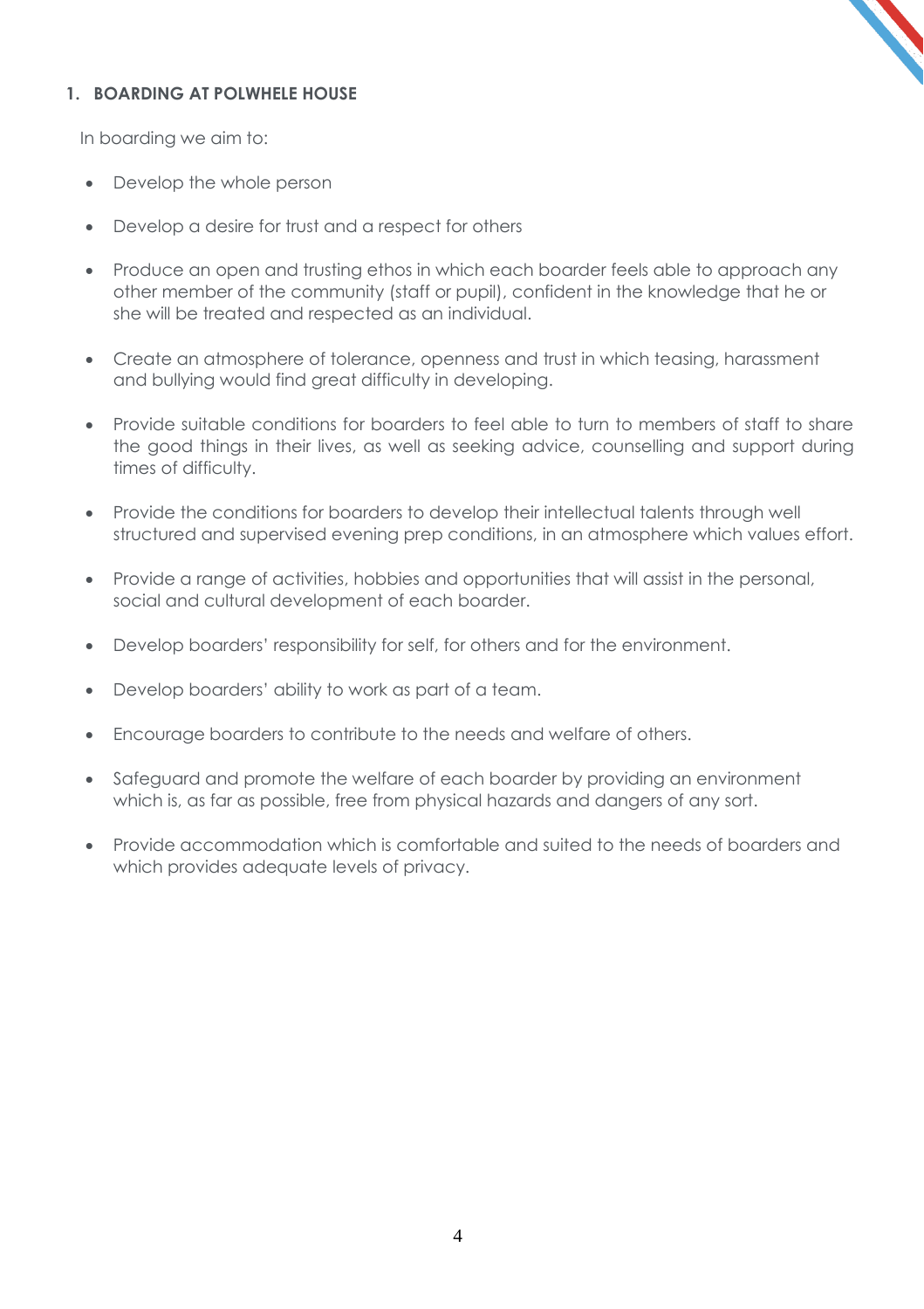#### **2. STATEMENT OF BOARDING PRINCIPLES**

The following are the six principles upon which boarding in this school is based.

- All boarders should be able to develop physically, spiritually, intellectually, morally and socially.
- The development of the whole child, as an individual, within a caring and supportive environment.
- Each boarder has the right to be able to work, play and relax free from abuse, intimidation, harassment and bullying.
- There is equality of opportunity and respect for all boarders and staff.
- Although living together, staff and boarders acknowledge the right of each other to privacy. Each boarder has the right to extend his or her intellectual growth in an atmosphere of positive encouragement.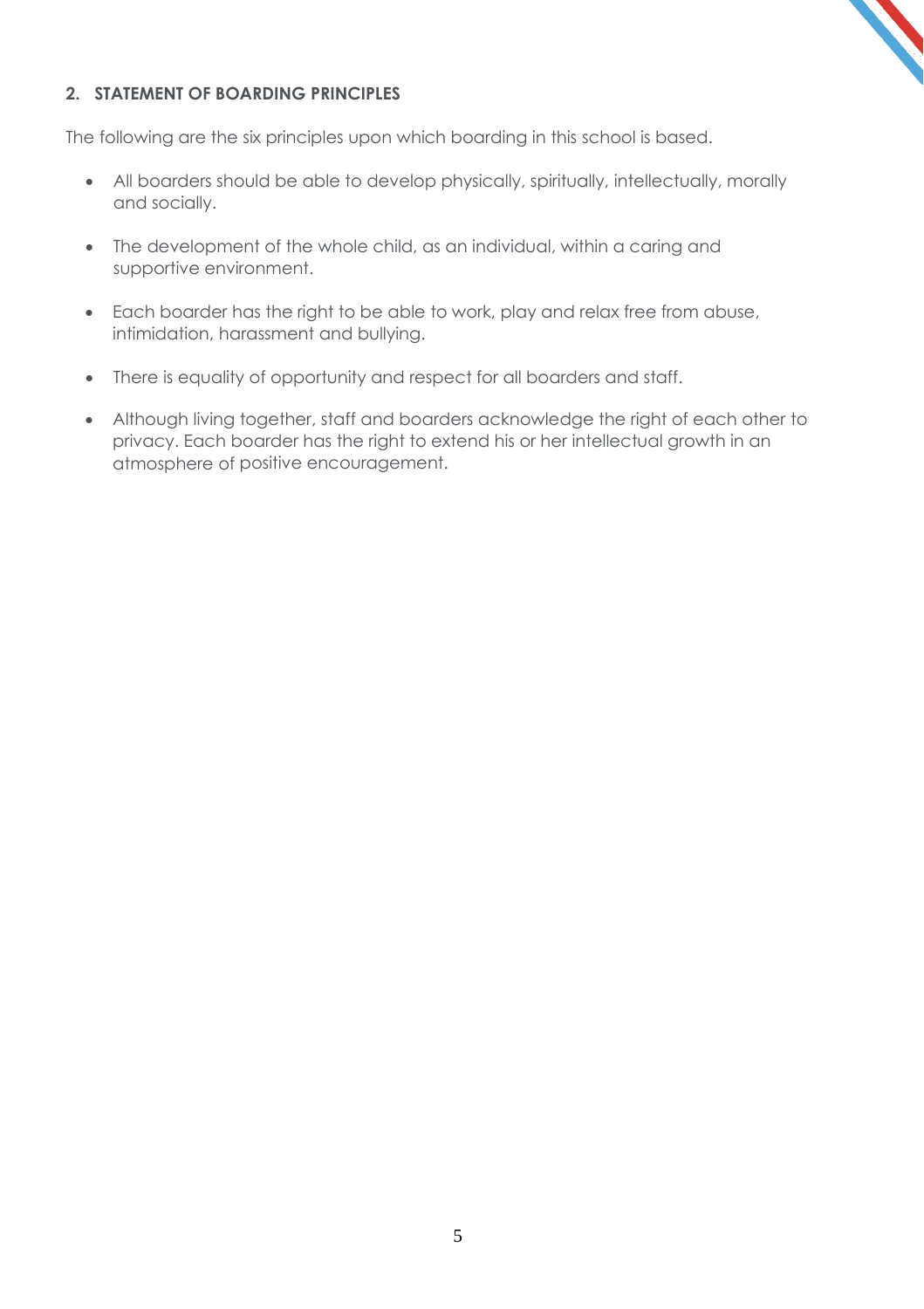#### **3. BOARDERS' DAILY ROUTINE**

| <b>Time</b>     | <b>Information</b><br><b>Session</b>                    |                                                                                                                                                                        |                    |
|-----------------|---------------------------------------------------------|------------------------------------------------------------------------------------------------------------------------------------------------------------------------|--------------------|
| 07:00           | Wake up                                                 |                                                                                                                                                                        |                    |
| 07:15           | Practice musical instruments or read                    |                                                                                                                                                                        |                    |
| 07:30           | <b>Breakfast</b>                                        |                                                                                                                                                                        |                    |
| 08:00           | Over to school                                          |                                                                                                                                                                        |                    |
| $08:00 - 15:40$ | School day                                              |                                                                                                                                                                        |                    |
| 15:40           | Tea                                                     |                                                                                                                                                                        |                    |
| $16:00 - 17:00$ | Clubs                                                   | Chosen from the termly 'Grow Further'<br>enrichment programme                                                                                                          |                    |
| 17:00           | Change into home clothes                                |                                                                                                                                                                        |                    |
| 17:15           | Prep/Homework                                           | With quiet activities for those who finish early                                                                                                                       |                    |
| 18:00           | Supper                                                  | All boarders are encouraged to talk with the<br>Head of Boarding about suggestions for supper                                                                          |                    |
| 18:30           | Activity time                                           | Chosen and delivered by the staff member on<br>duty with input from attending children (den<br>building, basketball, silly games, sports - or a<br>mixture of several) |                    |
| 19:30           | Juniors (Y3 – Y5) to the Main House for bedtime routine |                                                                                                                                                                        |                    |
| 20:00           | Juniors to bed                                          | 20:15                                                                                                                                                                  | Juniors lights-out |
| 20:15           | Seniors to the Main House<br>for bedtime routine.       | This is a flexible timing depending on their<br>needs.                                                                                                                 |                    |
| 21:00           | Seniors to bed                                          | 21:15                                                                                                                                                                  | Seniors lights-out |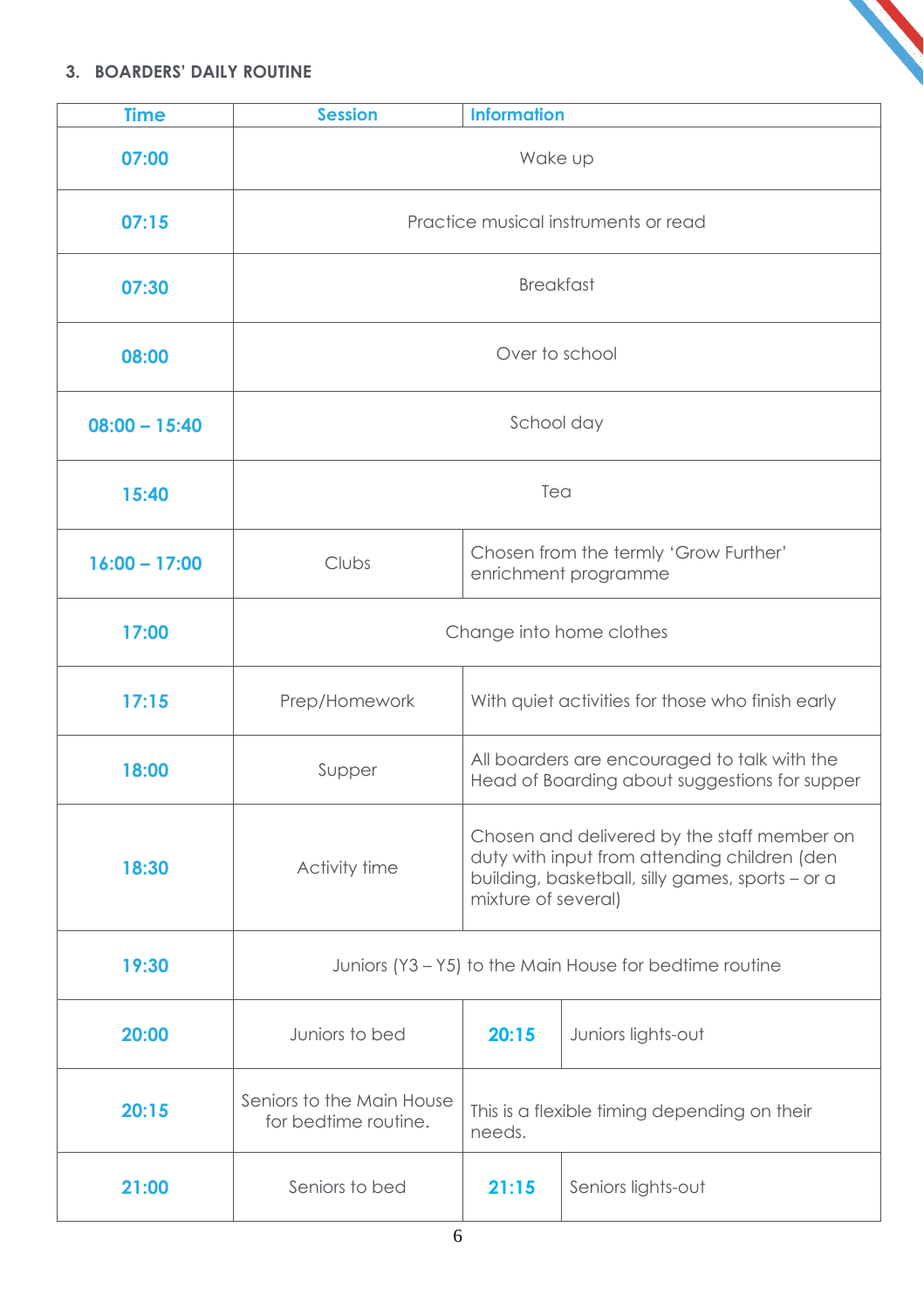### **4. STAFF ON DUTY**

The Head of Boarding is always in school on boarding nights, supported by the Head and another member of staff with whom the children are familiar.

Staff members who often take part in boarding evenings are Mr Gale and Miss Bray.

#### **5. CODE OF BEHAVIOUR FOR BOARDERS**

Boarders are required to take everything they need for the day. If they need to go to their room during the day they must ask permission of the Head of Boarding or School Administrator.

Boarders may telephone their parents using the school phone, by arrangement with the Head of Boarding. Mobile phones are kept in the School Office and strictly forbidden in bedrooms.

The boarders are encouraged into joining an after school club rather than have two sessions of Prep.

Prep is supervised, independent working time in a supportive and encouraging atmosphere with the support of an adult wherever necessary. Those who finish early read a book or newspaper.

Boarders are not allowed into each others' rooms.

Boarders are expected to take a shower before bedtime unless the Head of Boarding says that a morning shower can replace it.

An enjoyable boarding session depends on their cooperation over the smooth running of the house, particularly in the matter of settling quietly for the night.

Quiet talking is allowed for 10 minutes after lights out; then boarders are asked to go to sleep.

Boarders do not use the front staircase, unless accompanied by an adult, although Year 8 boarders have this privilege.

Boarders are expected to help with various tasks about the house, sometimes on a rota (e.g. laying up, clearing away).

Rewards and sanctions are similar to day pupils but boarding works like a family and we aim to nip problems in the bud before they become serious.

Mobile phones, iPads and similar devices should be handed to the Office on arrival at school in the morning; they are left securely in the Office. Senior boarders can access devices with the permission of the Head of Boarding but they always return to the Office before bedtime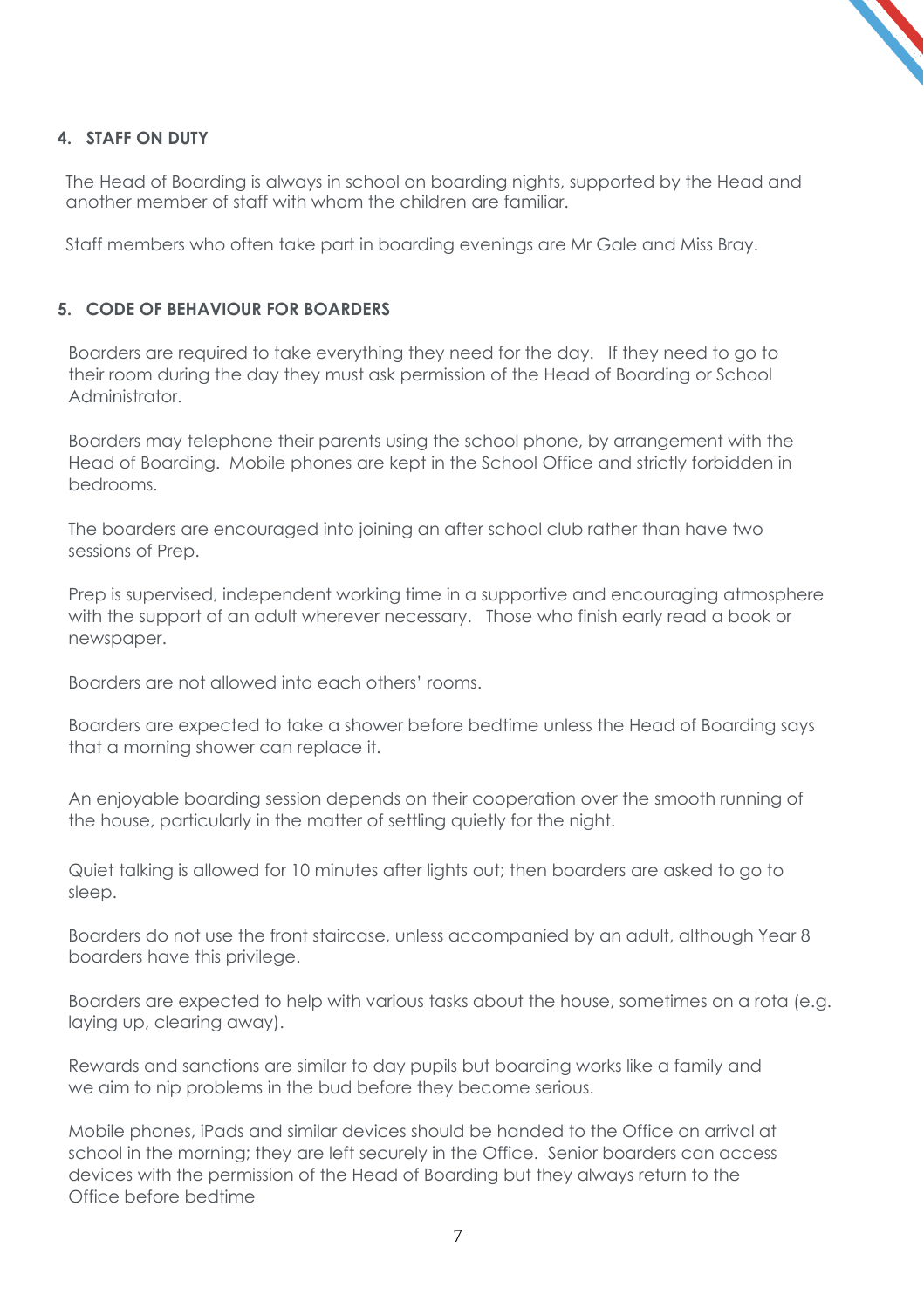

#### **6. PUPIL ACCESS TO RISK AREAS**

- 6.1 No-Go Zones for Boarders (unless accompanied by a teacher):
	- Maintenance workshops
	- Stables, sand school and paddocks
	- Ponds, wood
	- Walled garden
	- Drive
	- Staff car park, cattle grid
	- Pre-Prep
	- School Laboratory
	- Main Hall
	- Art Room
	- Computer Room
	- Adventure playground

6.2 Restricted Access Areas (i.e. permission must be obtained by boarders on each and every occasion):

- Garden, secret garden, playing field
- Playground
- Tennis courts

#### Responsibility:

Life is not without risks and pupils are taught to be sensible and to think before acting. The challenge is to manage risk in a way which enables our pupils to experience situations which develop common sense and make themselves responsible about their own safety and the safety of their peers without putting them in danger.

#### **7. WHAT YOU NEED TO BRING FOR A SINGLE NIGHT**

- Towels toothbrush and toothpaste
- Dressing gown
- Slippers
- 1 pair of pyjamas
- Shower cap (if needed)
- Clean socks/tights and pants
- Clean shirt/dress
- Clean vests (optional)
- Home clothes
- Linen bag for dirty laundry
- Equipment for school the following day (music lesson, games lesson etc)

Some boarders like to bring their own pillow or a cuddly toy. We provide soap and shampoo (but bring your own if you need a special sort)

No pocket money or tuck is necessary – boarders will be provided with fruit for break. All possessions must be clearly marked with your child's name.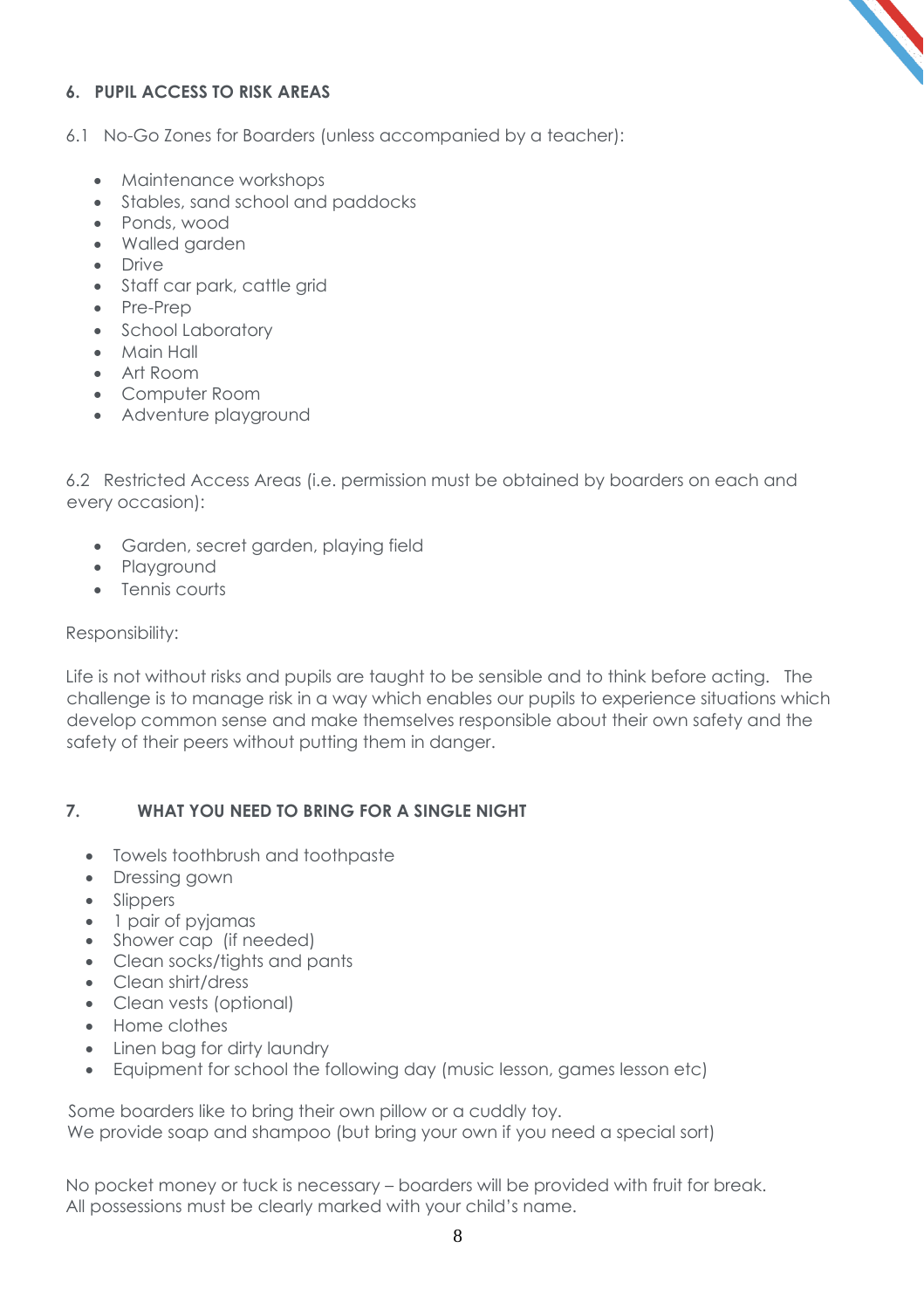

#### **8. MEDICAL AND OTHER NOTES**

If you have medication which your child needs overnight, please make sure that you discuss this with the Head of Boarding so that we can make proper provision. All medicines and drugs must be clearly named and labelled with instructions and handed in to the Head of Boarding. A medicines form may be obtained from the Office.

Any boarder who is ill is sent home, if possible.

Paracetemol/calpol may be administered (subject to permission being given in the boarder's personal data form which must be checked on each occasion).

If a boarder is ill, the Head of Boarding will communicate with the parent/guardian/carer and any suitable medication is mutually agreed (e.g. paediatric cough medicine).

Any administration of any medical care for boarders is noted in the First Aid book.

We would be pleased to hear of anything which would make boarding a positive experience for your child – just come and talk to one of the team.

Finally, if your child is unhappy, we will let you know. This is to set your mind at rest; if you don't hear, your child is happy.

Equally, you are the expert on your child and we'd be grateful for your input if things aren't going well for them. It is incredibly rare for a child not to make a full boarding night because we are keen to work with you

#### **9. STORAGE AND HANDING OUT OF PRESCRIBED MEDICINES**

- Where school staff are asked to give children prescribed medicines, tablets or liquid medicines they should be given in accordance with written instructions from the parents/carers or prescribing doctor.
- Such drugs must be stored safely where children cannot have access to them. They must be placed in the locked medical cabinet.
- The written request to administer a medicine must include the product name, dosage / strength and intervals for the medicine.
- A clear procedure for managing the use and storage of any drugs is outlined below. We all need to follow these instructions.
- 1. Requests to administer medicines are to be logged in the standard format and signed by parents/carers (see attached form)
- 2. A written log of each administration must be kept in the medicines book, showing the date and time and signed by the person giving the medicine.
- 3. It is recommended that the log should be filled in immediately before the administration of the medicine to ensure that there is no possibility of duplication of the dose.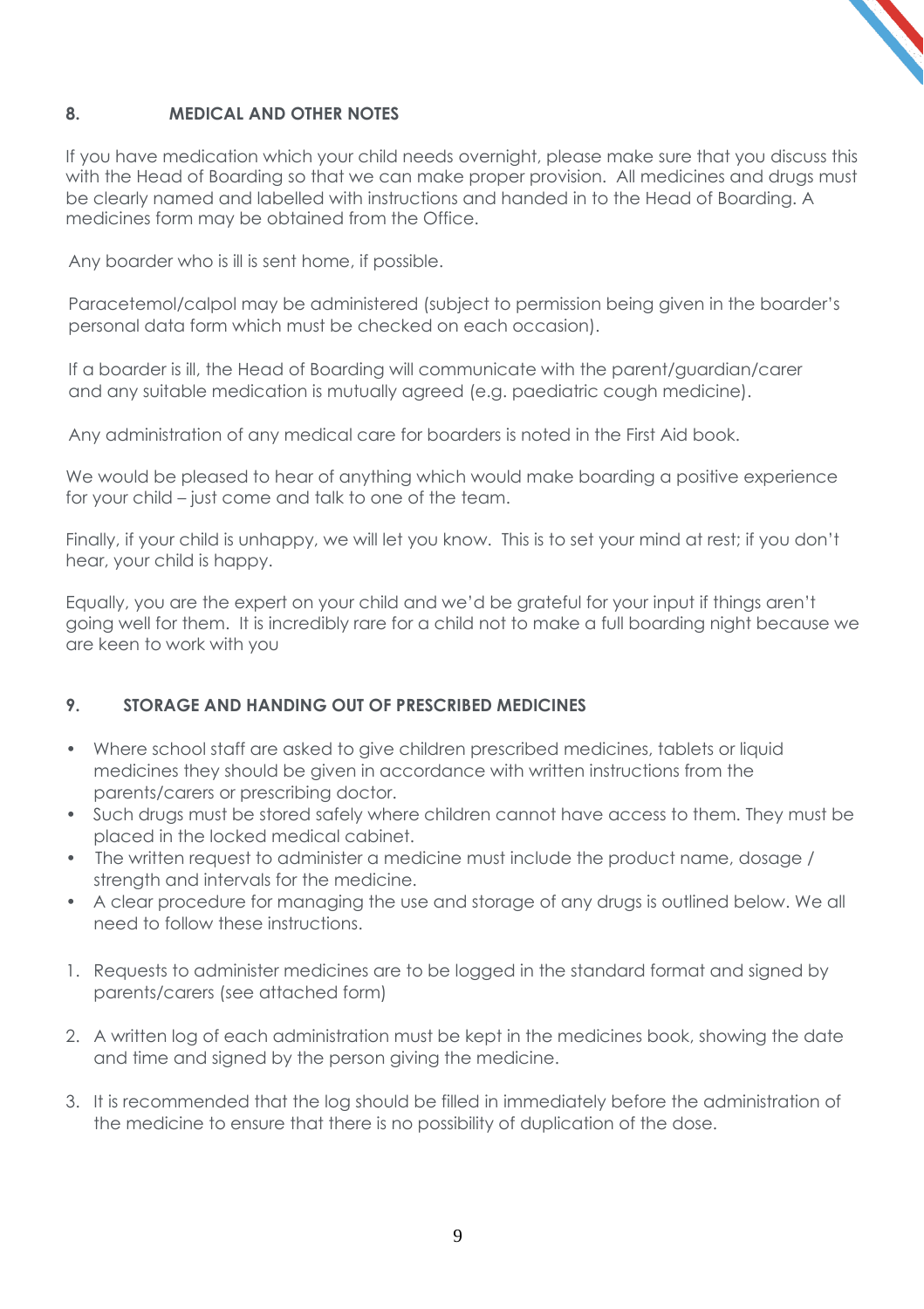### **MEDICAL RECORD FOR BOARDERS AND FORM OF AUTHORITY FOR SCHOOL TO ACT IN AN EMERGENCY**

#### **PERSONAL INFORMATION:**

| <b>CHILD'S FULL NAME</b> |  |
|--------------------------|--|
| <b>DATE OF BIRTH</b>     |  |

#### **MEDICAL INFORMATION**

| <b>FAMILY HISTORY:</b><br>Is there any family history of the<br>following diseases:<br>Diabetes/Asthma/Tuberculosis/<br>Hayfever/Migraine/Allergies |                                 |             |                                  |
|-----------------------------------------------------------------------------------------------------------------------------------------------------|---------------------------------|-------------|----------------------------------|
| <b>PREVIOUS ILLNESSES:</b><br>What accidents, operations or<br>illnesses and he/she had?                                                            |                                 |             |                                  |
| <b>FAMILY DOCTOR DETAILS:</b><br>Name and address                                                                                                   |                                 |             |                                  |
| <b>ILLNESSES:</b>                                                                                                                                   | <b>ILLNESS</b>                  | <b>DATE</b> | <b>IMMUNISATIONS &amp; DATES</b> |
|                                                                                                                                                     | <b>CHICKEN POX</b>              |             |                                  |
| Has you child had any of the<br>following illnesses? Please give                                                                                    | <b>MUMPS</b>                    |             |                                  |
| dates.<br>Please indicate which of the                                                                                                              | <b>GERMAN</b><br><b>MEASLES</b> |             |                                  |
| following your child has been<br>immunised against and date of<br>last injection.                                                                   | OTHER:                          |             |                                  |
|                                                                                                                                                     | <b>TETANUS</b>                  |             |                                  |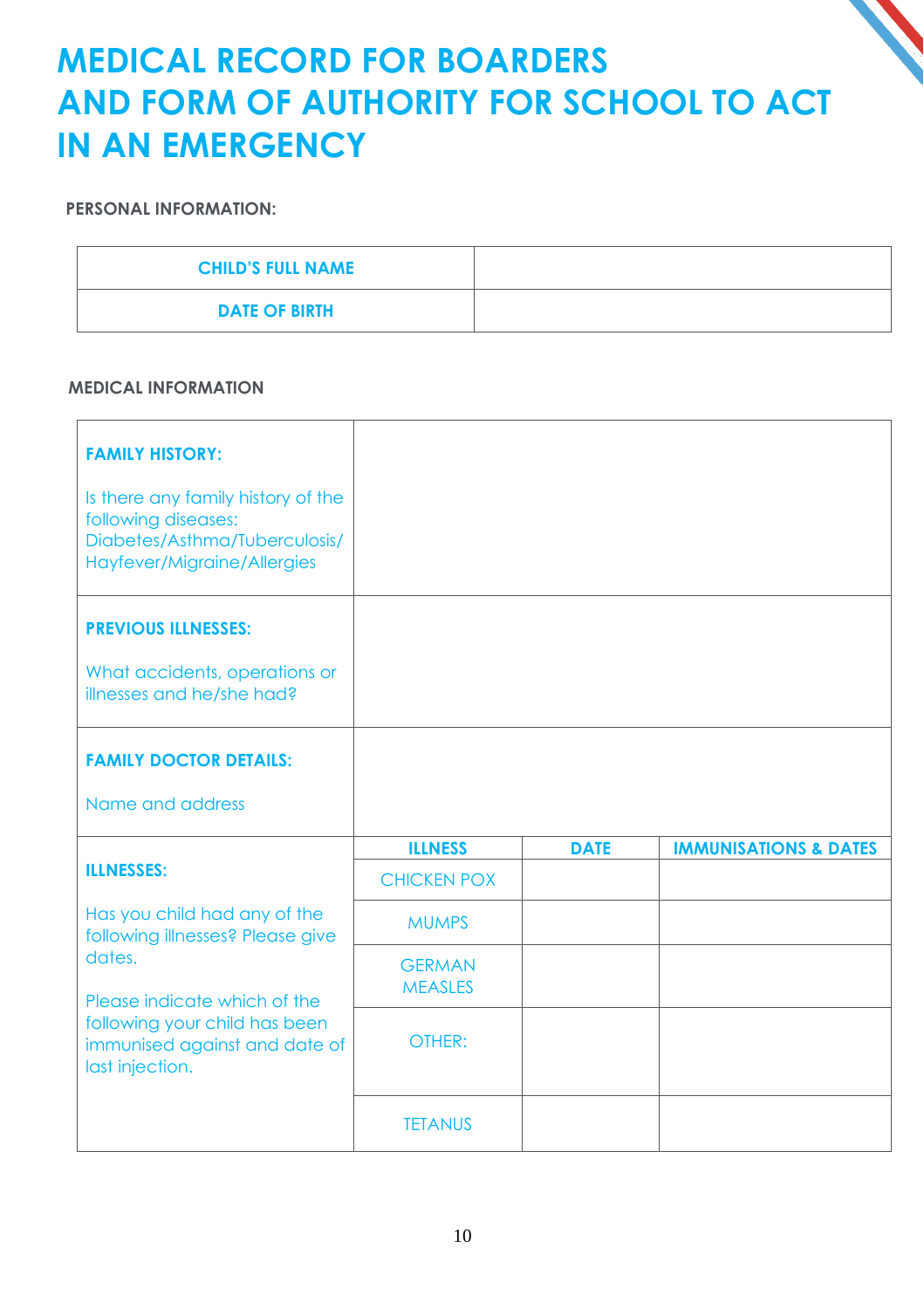| <b>MEDICAL HISTORY:</b><br><b>TB PREVENTION</b> | Has he/she had a Heaf Test (to test<br>immunity to TB)?     | <b>YES/NO</b> |
|-------------------------------------------------|-------------------------------------------------------------|---------------|
|                                                 | Has he/she had a BCG injection (to give<br>immunity to TB)? | <b>YES/NO</b> |
|                                                 | Has he/she had a chest X-ray?                               | <b>YES/NO</b> |

| Is there anything else which would help us care for your child (e.g.<br>bedwetting, sleepwalking etc)? Please state below: | YES/NO |
|----------------------------------------------------------------------------------------------------------------------------|--------|
|----------------------------------------------------------------------------------------------------------------------------|--------|

**If, in an emergency, my child should need to have any treatment, anaesthetic or operation which requires my prior permission and I am not available to grant it, I hereby authorise the School to act on my behalf.**

| <b>SIGNED (PARENT/GUARDIAN)</b> |  |
|---------------------------------|--|
| <b>DATE</b>                     |  |
|                                 |  |

| <b>SIGNED (PARENT/GUARDIAN)</b> |  |
|---------------------------------|--|
| <b>DATE</b>                     |  |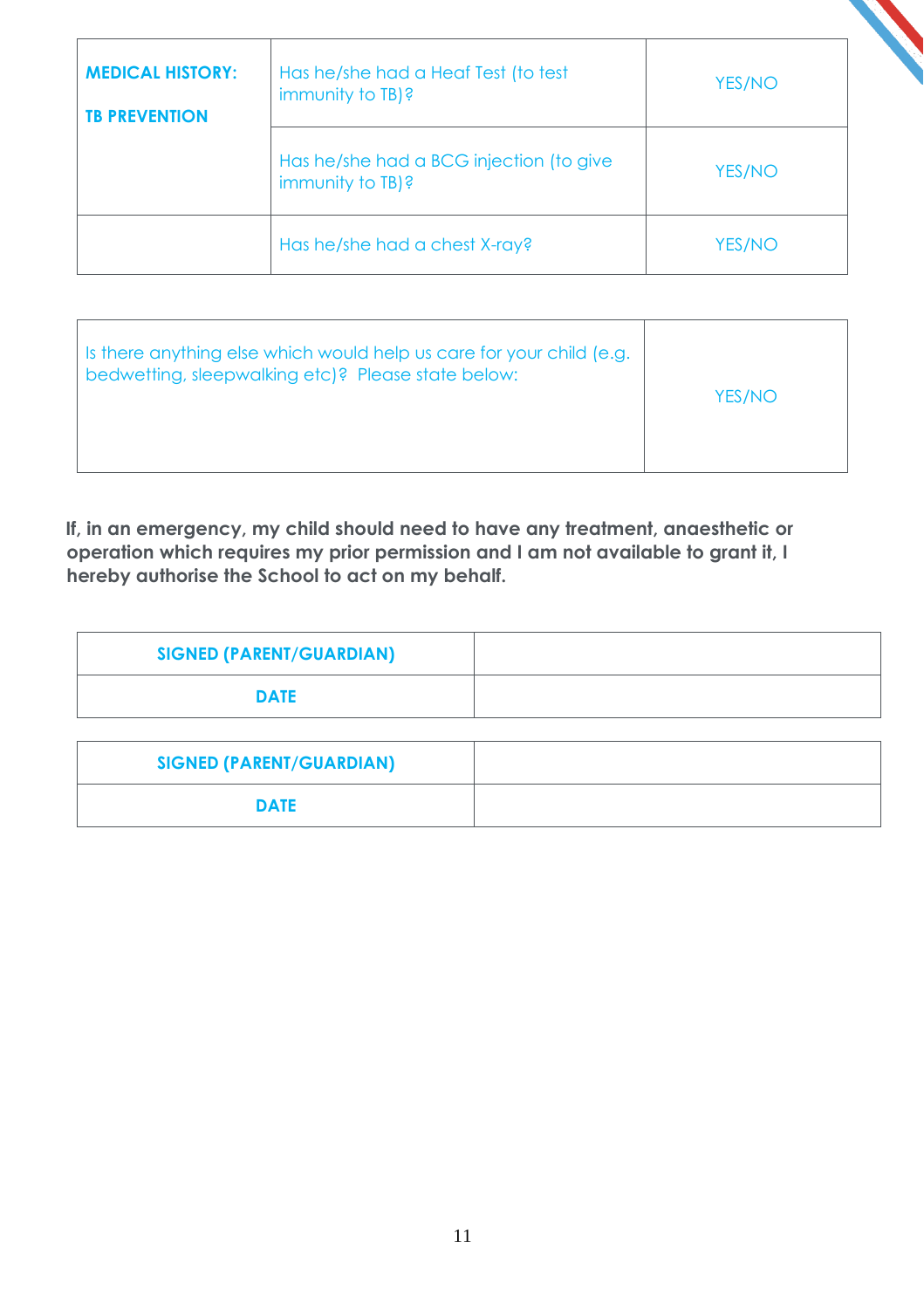## **BOARDING INDUCTION**

The Head of Boarding will go through the boarding induction

- a) with all boarders on their first night in the new academic year
- b) with all boarders on every taster night
- c) with any new regular boarders if they join during the academic year

#### Areas to cover:

- Show the children around the boarding house
- Show the children where the shower rooms and toilets are
- Allow the children to take their bags to their room
- Tell then what to do if a fire alarm goes off
- Explain about phoning home
- Outline that boarding is not a sleep-over; it is important that they have a good night's
- sleep. The next day is a normal school day and they should not be tired.
- What to do if they have a problem in the night
- Timing and routines, prep time, tea time, activities, beach trip, fireworks etc.
- Which other member of boarding staff is on duty that day
- The morning routines instrument practice, breakfast, going over to school, where to leave home clothes etc.
- Telling children who are the regular boarders and that they can chat to them if they are unsure about anything during boarding

#### **14. PASTORAL CARE AND WELLBEING OF BOARDERS**

The Head of Boarding builds relationships with each individual boarder, spending 1:1 time with them during the evenings as necessary and appropriate. The Head of Boarding has a qualification in Mental Health First Aid and is can identify those in need of support, as well as having access to appropriate support agencies. Boarders will not normally be referred to outside agencies without the knowledge of their parent's but there may be occasions on which, particularly older boarders, may be encouraged to talk to a support agency in confidence.

Each evening there is an alternative staff member which boarders may choose to confide in. Every evening, at least one staff member is a trained DSL and can refer as necessary.

Day staff share with the Head of Boarding any concerns which may occur during the school day. This may be by email but is often shared at Tea Time. The Head of Boarding passes onto day staff and parents/carers any concerns which have arisen overnight.